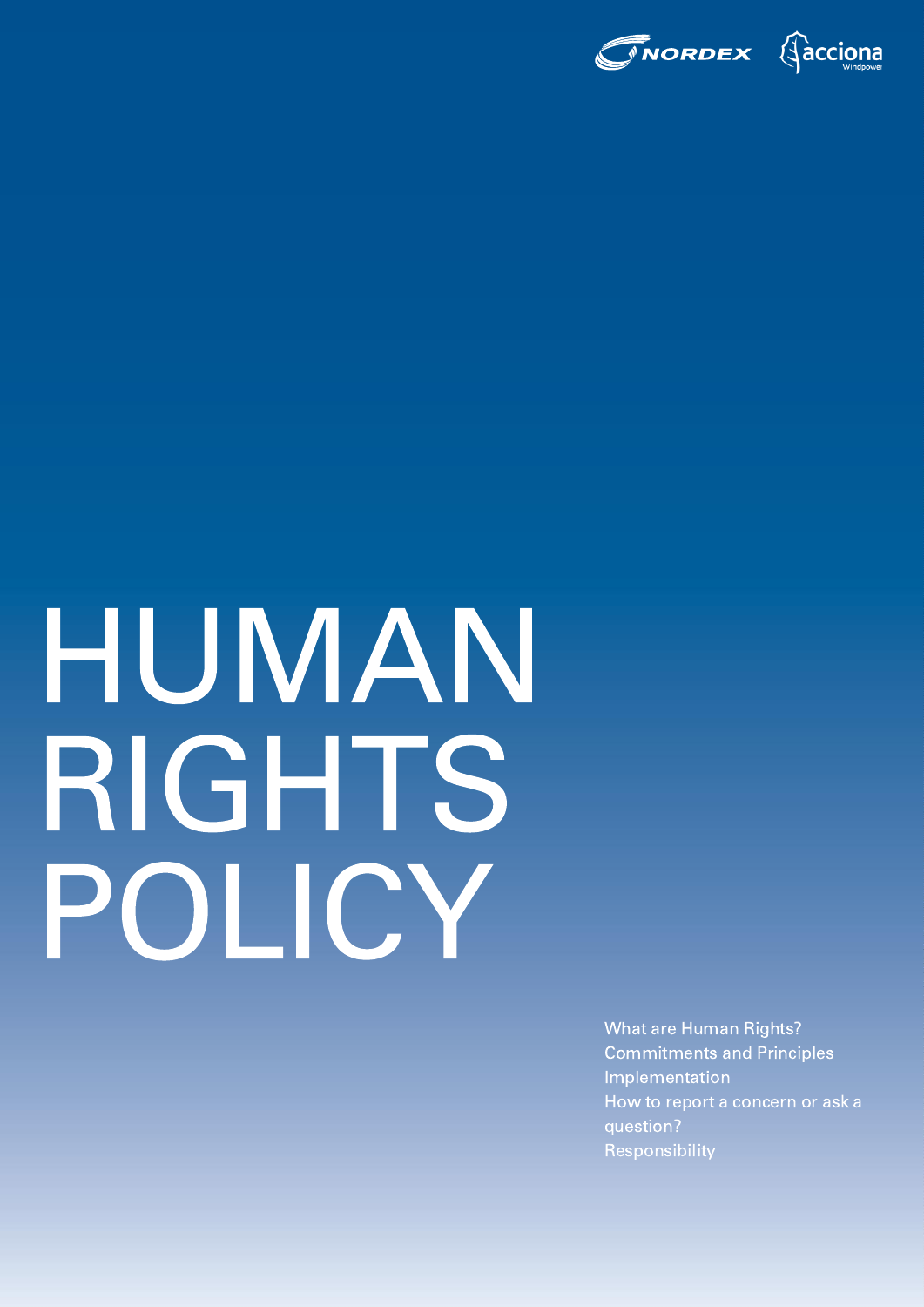## AIM, PURPOSE AND SCOPE IMPLEMENTATION

The purpose of this Policy is to communicate to the Nordex Group (hereinafter also referred to as Nordex) and its employees, customers, suppliers, shareholders, and the communities where we operate, the ethical and social values we respect and seek to uphold throughout our business decisions, activities, and partnerships. As an umbrella policy, it can be concretized by further human rights-related policies and procedural instructions.

This Policy outlines the commitment of the Nordex Group to respecting human rights and values of Integrity, Respect, Colleagueship and Ownership, as reflected in the Nordex Code of Conduct documents and which are the unifying force for all departments and regions around the world. Upholding international recognised laws and frameworks and all relevant national laws where Nordex operates.

### WHAT ARE HUMAN RIGHTS?

Human rights are the basic rights and freedoms that belong to every person in the world. They are based on shared values like dignity, fairness, equality, respect, and independence. In many countries where we operate, these values are defined and protected by law. In some countries, however, this is not the case. Where national law and international human rights standards differ, Nordex will follow the higher standard. Where they are in conflict we will adhere to national law, whilst seeking ways to respect international human rights to the greatest extent possible.

### COMMITMENTS AND PRINCIPLES

In line with the United Nations Guiding Principles on Business and Human Rights (UNGPs) we at Nordex are committed to the United Nations Universal Declaration of Human Rights, the International Labour Organisation's (ILO) core labour standards and the ILO's Declaration on the Fundamental Principles and Rights at Work. We follow the OECD Guidelines for Multinational Enterprises and the principles outlined in the UN Global Compact, as well as international legislation where we operate. We at Nordex will:

- Commit to performing our business to the abovementioned standards of ethics in accordance with our values and the laws where we operate.
- Be open and fair in dialogue with all our stakeholders and commit to communicating effectively with external parties, ensuring there is trusted and accessible consultation mechanisms available.
- Work to address key issues relevant to our sector, business activity and supply chains including: modern slavery and exploitative labour practices, child labour, all forms of discrimination, fair wages, working hours and conditions, health, and safety, right to freedom of association.
- Continue to develop our due diligence processes to provide more insight to help identify risks and ensure we understand the best approaches to preventing and mitigating risks to people.
- Not tolerate, nor condone abuse of human rights within any part of our business or supply chains, and we will take any allegations of abuse seriously. As part of this we will work to ensure effective provision of remedy wherever human rights occur through company-based grievance mechanisms.

Leadership and governance:

We recognise that our success is based on a corporate culture that embeds responsible business into everything we do, and our leaders are responsible for providing direction and clarity as well as role-modelling behaviour. We are working to integrate human rights considerations effectively into business decisions and this covers our own operations, as well as supplier and customer relationships. We are also considering human rights aspects in our internal risk governance processes, providing clear reporting lines to employees and suppliers.

### Capacity building:

Adequate training of employees on human rights and the respective Nordex key processes is essential to our success in preventing and mitigating risks for violation of human rights. We will provide training to key employees responsible for ensuring we meet our commitments on human rights.

### Due diligence:

A significant share of our added value is created in the preproduction phases. We therefore see it as vital to ensure that our own environmental and social standards are maintained throughout our supply chain. Furthermore, we understand that human rights due diligence is an ongoing process that requires particular attention at certain stages in our business activities, such as when we form new partnerships, or our operating conditions change.

Improving the accessibility and trust of our grievance mechanisms and ensuring rightsholders and stakeholders can help us identify, prevent, and mitigate risks and where necessary provide appropriate remedy for impacts that have already occurred. We are therefore working to improve the scope, understanding and accessibility of our grievance mechanism so it is more widely used to support the reporting of human rights issues and improvement of the relevant parts in the Nordex human rights risk management program.

We use an internal controls as well as Due Diligence mechanism for our own activities as well for the activities for our Suppliers. , referring which will ensure that in each of our respective countries, all of the commitments of our policy are observed. This will be signed each year by our local People and Culture managers in each country that Nordex operates in.

### Driving forward change:

We believe working on human rights is a journey that constantly evolves and changes depending on emerging legislation, best practice, and world events. Therefore, we are investigating different methods available to businesses to drive forward change within our business and across the wind sector to ensure continuous improvement, such as expanding our onboarding and supplier due diligence.